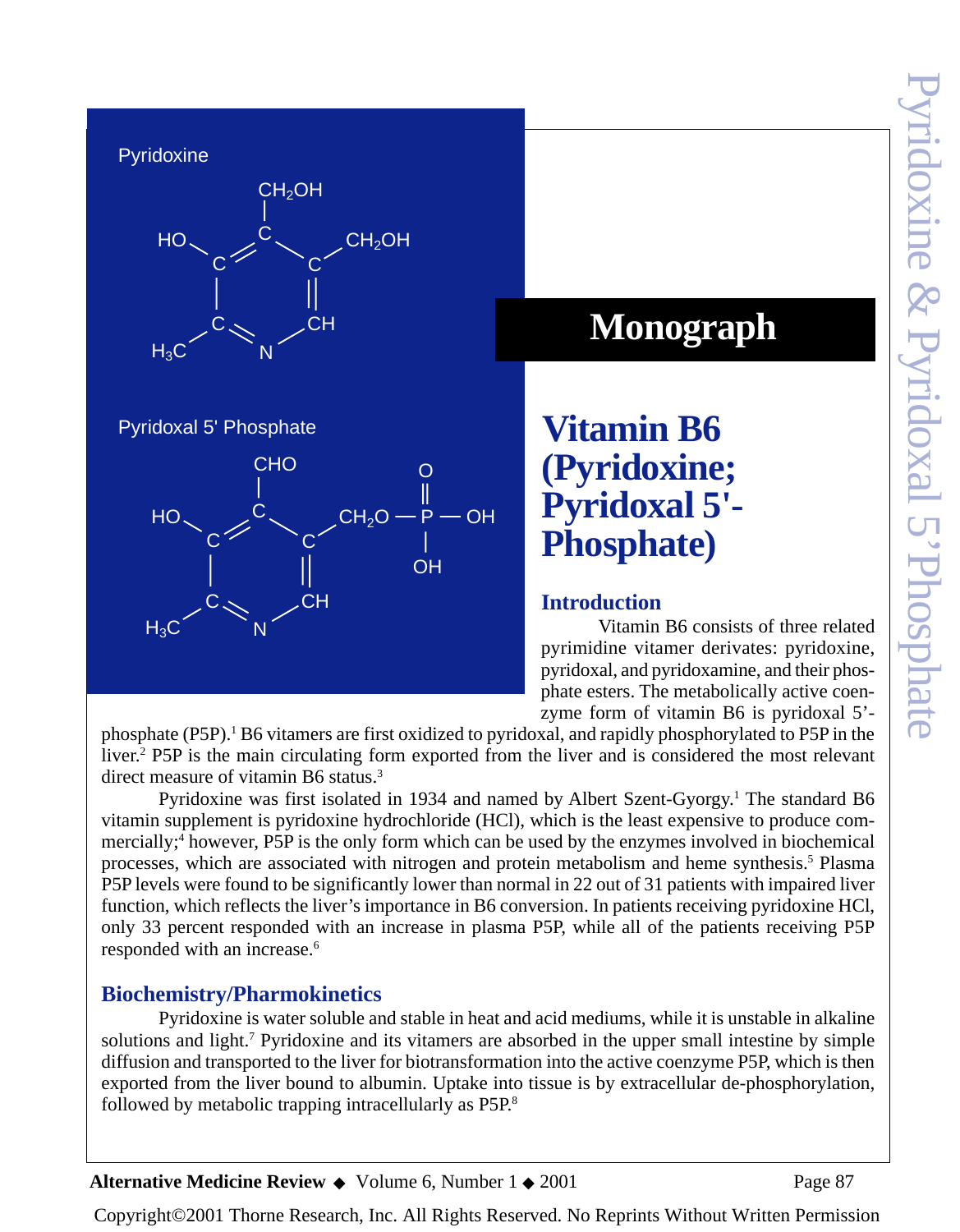P5P-dependent enzymes are involved in the following reactions:<sup>8</sup>

- ◆ decarboxylation of amino acids to yield amines, many of which are important neurotransmitters and hormones.
- transamination of amino acids to keto-acids, which are then oxidized and used as metabolic fuel.
- ◆ phosphorolytic cleavage of glycogen (from liver and muscle) to glucose-one-phosphate.
- ◆ formation of alpha aminolevulinic acid, a precursor to heme.
- ◆ decarboxylation of phosphatidylserine to phosphatidylethanolamine in phospholipid synthesis.
	- $\bullet$  as a co-factor in a variety of reactions involving side-chain cleavage, including cystathionine synthase and cystathionase.

## **Clinical Applications**

#### *Anemia*

P5P is necessary for the activation of glycine in the initial stages of heme production. Several cases of B6-responsive anemias have shown no response to pyridoxine and prompt response to P5P. This suggests an enzymatic deficiency or inhibition of pyridoxal kinase.<sup>9</sup> In another study, excessive alcohol produced bone marrow sideroblastic changes that were responsive to P5P, while no response was achieved from pyridoxine or folic acid.<sup>10</sup> From a therapeutic point of view, P5P should be tried in all cases of symptomatic primary sideroblastic anemia which have shown no response to pyridoxine.<sup>9</sup>

In 16 patients with sickle cell anemia, plasma P5P concentrations were significantly lower than in 16 controls. Oral supplementation of five of the patients with 50 mg pyridoxine twice daily for two months resulted in increased plasma P5P levels.11 Since pyridoxine and P5P have been shown to have anti-sickling properties *in vitro*, 12,13 these studies suggest P5P supplementation may also be of therapeutic benefit *in vivo* in sickle cell anemia.11

#### *Carpal Tunnel Syndrome*

Researchers have found a direct correlation between carpal tunnel syndrome (CTS) and a deficiency in P5P, and that treatment with 100-200 mg pyridoxine daily for at least 12 weeks was highly beneficial in reducing both the symptomology and a P5P deficiency associated with CTS.<sup>14-16</sup> A few studies have shown no clinical benefit from pyridoxine HCl supplementation, $17-19$  with most of the reports of beneficial effects coming from Ellis et al.<sup>15,20-23</sup> A 1996 literature review of clinical trials using pyridoxine to treat CTS concluded that the evidence for the use of pyridoxine as the sole treatment for CTS is weak, but that it may be valuable as an adjunctive treatment through its effect on altered perception of pain and increased pain threshold.24

#### *Premenstrual Syndrome (PMS)*

B6 nutritional status has a significant and selective modulatory impact on central production of both serotonin and GABA – neurotransmitters that control depression, pain perception, and anxiety.<sup>25</sup> P5P is a cofactor in the synthesis of these neurotransmitters.<sup>26</sup> Authors of a 1999 review of published and unpublished randomized placebo-controlled trials of the effectiveness of vitaminB-6 in the management of PMS concluded that the pooled data of nine trials representing 940 patients suggests doses ofpyridoxine up to 100 mg/day are likely to be of benefit in treatingpremenstrual symptoms, including premenstrual depression.27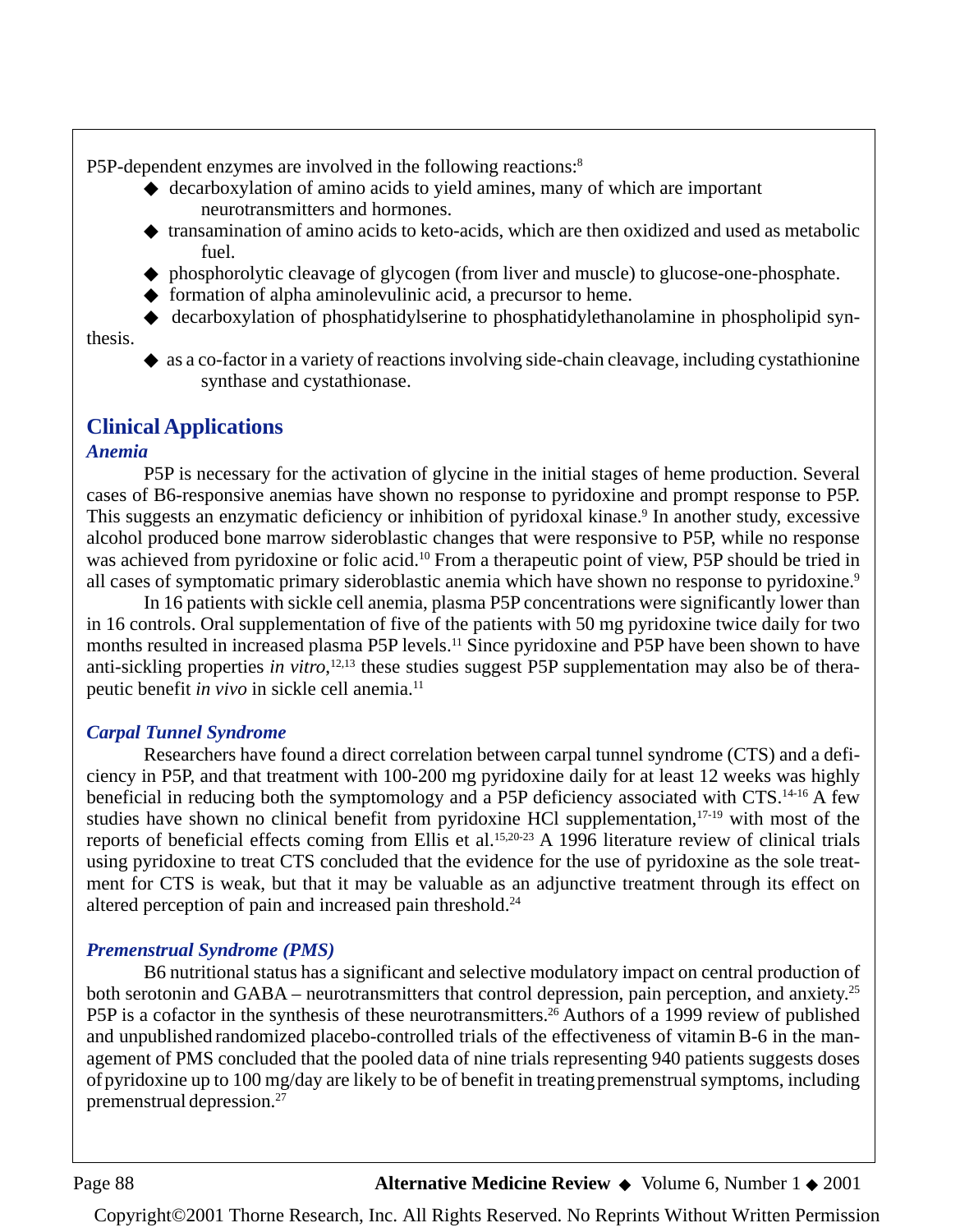#### *Hyperhomocysteinemia*

High levels of plasma homocysteine are considered an independent risk factor for atherosclerotic disease and venous thrombosis. Homocysteine, an intermediate in methionine metabolism, can be re-methylated to methionine, or be channeled down the trans-sulfuration pathway to cysteine, which requires two P5P-dependent enzymes: cystathionine synthase and cystathionase.8

A study of 1,160 elderly subjects (67-96 years) correlated high homocysteine levels with low folate and B6.28 Results of the 1998 Nurses' Health Study showed cardiovascular disease risk was lowest among those women with the highest intakes of folate and B6.<sup>29</sup> Vitamin therapy – a combination of folic acid (500 mcg) and pyridoxine (100 mg) – in 49 hyperhomocysteinemic persons, significantly reduced fasting plasma homocysteine concentrations (median 13.9 to 9.3 mM/L, reduction 32%) and post-methionine load concentrations (median 55.2 to 36.5 mM/L, reduction 30%).30

Studies that have tried to distinguish between the potential beneficial effects of folate vs B6 have shown folate to be more efficacious in lowering serum homocysteine. One study showed that, while folic acid 650 mcg/day lowered fasting homocysteine in moderately hyperhomocysteinemic subjects, 10 mg B6/day had no effect.<sup>31</sup> A similar study showed folic acid 400 mcg/day reduced plasma homocysteine in people with non-elevated homocysteine levels while pyridoxine 2 mg/day had no effect.<sup>32</sup> It should be noted, however, that 10 mg/day and 2 mg/day B6 are quite low doses.

#### *Other Clinical Indications*

A double-blind trial using pyridoxine (25 mg every eight hours for three days) in the treatment of morning sickness resulted in a significant reduction in vomiting, and an improvement in nausea in those who initially reported severe nausea.<sup>33</sup>

Researchers in Japan published animal studies suggesting that B6 deficiencies impair conversion of alpha-linolenic acid to EPA and DHA, with the most pronounced reduction in production of  $DHA.<sup>34</sup>$ 

P5P has also been shown to protect rat kidneys from the nephrotoxicity of aminoglycoside antibiotics.<sup>35</sup> Pyridoxine in low doses (10 mg/day) is also of the rapeutic value for hyperoxaluric kidney stone formers.<sup>36</sup>

Animal studies have shown that B6 depletion leads to the development of hypertension, which is normalized within 24 hours by repletion with the vitamin.<sup>37</sup> There are several proposed mechanisms for this effect, but none that are proven.

There are many more proposed indications for P5P such as asthma, autism, acne, diabetes mellitus, depression, toxemia of pregnancy, and side effects of oral contraceptives, which are less clinically and experimentally documented.38-44

## **Safety, Toxicity, and Side Effects**

The use of supplemental P5P has not been associated with toxicity, although the inactive form, pyridoxine, has been associated with reports of peripheral neuropathy.45 One hypothesis is that pyridoxine toxicity is caused by exceeding the liver's ability to phosphorylate pyridoxine to P5P, yielding high serum levels of pyridoxine which may be directly neurotoxic or may compete with P5P for binding sites, resulting in a relative deficiency.46

Mpofu et al reported electrophysiological and neurological examination of 17 homocystinuric patients who had been treated with 200-500 mg pyridoxine HCl daily for 10-24 years, and found no evidence of neuropathy.<sup>47</sup> Most reported cases of neuropathy associated with pyridoxine supplementation have involved intake of at least 500mg/day for two years or more.<sup>48</sup> While there is no doubt that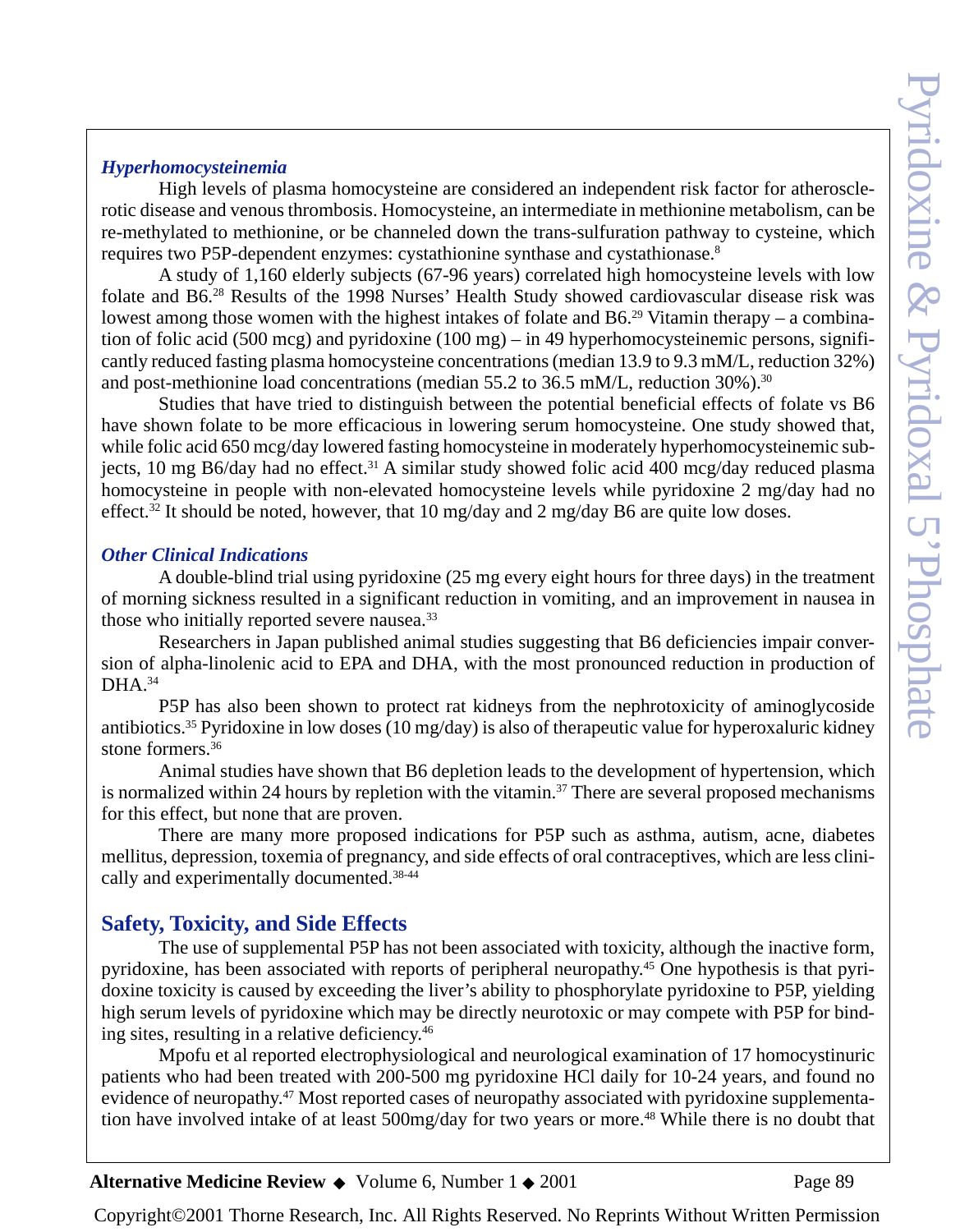vitamin B6 can be neurotoxic in gross excess, there is considerable controversy over the way in which toxicological data have been translated into advised limits.<sup>8</sup>

## **Drug/Nutrient Interactions**

The antituberculosis drug isoniazid can result in a functional vitamin B6 deficiency.<sup>49</sup>

Anti-parkinsonian drugs benserazide and carbidopa cause vitamin B6 depletion by forming hydrazones.<sup>50</sup>

Pyridoxine will reduce the efficacy of levodopa in controlling parkinsonian symptoms, the magnitude of the effect proportional to the dose of pyridoxine.<sup>51</sup>

There have been many reports of abnormal tryptophan metabolism in women taking either oral contraceptive or menopausal hormone replacement therapy, which have been interpreted as indicating estrogen-induced vitamin B6 deficiency or depletion.<sup>8</sup>

## **Dosage**

While the RDA for adults is 2-4 mg daily, the typical therapeutic dose is 50-200 mg/day.

## **References:**

- 1. Oka T. Vitamin B6. *Nippon Rinsho* 1999;57:2199-2204. [Article in Japanese]
- 2. Merrill AH Jr, Henderson JM. Vitamin B6 metabolism by human liver. *Ann N Y Acad Sci* 1990;585:110-117.
- 3. Leklem JE. Vitamin B6:a status report. *J Nutr* 1990;120:1503-1507.
- 4. Haas E. *Staying Healthy with Nutrition. The Complete Guide to Diet and Nutritional Medicine*. Berkeley, CA: Celestial Arts Publishing; 1992:122.
- 5. Parker TH, Marshall JP 2d, Roberts RK, et al. Effect of acute alcohol ingestion on plasma pyridoxal 5'-phosphate. *Am J Clin Nutr* 1979;32:1246-1252.
- 6. Labadarios D, Rossouw JE, McConnell JB, et al. Vitamin B6 deficiency in chronic liver disease evidence for increased degradation of pyridoxal-5-phosphate. *Gut* 1977;18:23-27.
- 7. Marz R*. Medical Nutrition from Marz. A Textbook in Clinical Nutrition*. Portland, OR: Omni Press; 1997:211.
- 8. Bender D. Non-nutritional uses of vitamin B6*. Br J Nutr* 1999;81:7-20.
- 9. Mason DY, Emerson PM. Primary acquired sideroblastic anemia: response to treatment with pyridoxal-5-phosphate. *Br Med J* 1973;1:389-390.
- 10. Hines JD, Cowan DH. Studies on the pathogenesis of alcohol-induced sideroblastic bone-marrow abnormalities. *N Engl J Med* 1970;283:441-446.
- 11. Natta CL, Reynolds RD. Apparent vitamin B6 deficiency in sickle cell anemia. *Am J Clin Nutr* 1984;40:235-239.
- 12. Kark JA, Kale MP, Tarassoff PG, et al. Inhibition of erythrocyte sickling in vitro by pyridoxal. *J Clin Invest* 1978;62:888-891.
- 13. Kark JA, Tarassoff PG, Bongiovanni R. Pyridoxal phosphate as an antisickling agent in vitro. *J Clin Invest* 1983;71:1224-1229.
- 14. Fuhr JE, Farrow A, Nelson HS Jr. Vitamin B6 levels in patients with carpal tunnel syndrome. *Arch Surg* 1989;124:1329-1330.
- 15. Ellis JM. Treatment of carpal tunnel syndrome with vitamin B6. *South Med J* 1987;80:882-884.
- 16. Ellis J, Folkers K, Watanabe T, et al. Clinical results of a cross-over treatment with pyridoxine and placebo of the carpal tunnel syndrome. *Am J Clin Nutr* 1979;32:2040-2046.
- 17. Spooner GR, Desai HB, Angel JF, et al. Using pyridoxine to treat carpal tunnel syndrome. Randomized control trial. *Can Fam Physician* 1993;39:2122-2127.
- 18. Stransky M, Rubin A, Lava NS, Lazaro RP. Treatment of carpal tunnel syndrome with vitamin B6: a double blind study. *South Med J* 1989;82:841-842.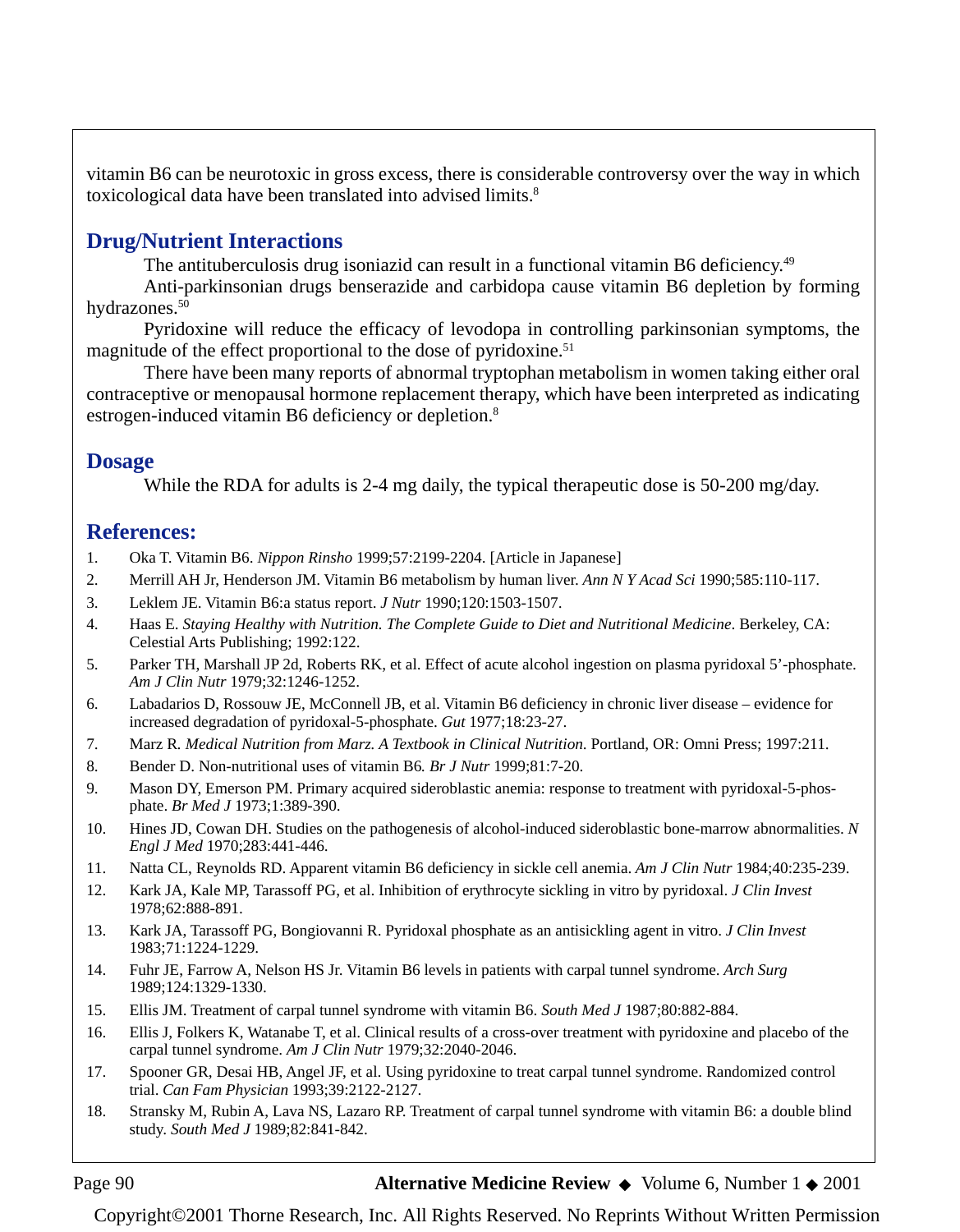- 19. Franzblau A, Rock CL, Werner RA, et al. The relationship of vitamin B6 status to median nerve function and carpal tunnel syndrome among active industrial workers. *J Occup Environ Med* 1996;38:485-491.
- 20. Ellis JM, Azuma J, Watanabe T, et al. Survey and new data on treatment with pyridoxine of patients having a clinical syndrome including the carpal tunnel and other defects. *Res Commun Chem Pathol Pharmacol* 1977;17:165-177.
- 21. Ellis JM, Folkers K. Clinical aspects of treatment of carpal tunnel syndrome with vitamin B6. *Ann N Y Acad Sci* 1990;585:302-320.
- 22. Ellis JM, Folkers K, Levy M, et al. Response of vitamin B-6 deficiency and the carpal tunnel syndrome to pyridoxine*. Proc Natl Acad Sci U S A* 1982;79:7494-7498.
- 23. Ellis JM, Kishi T, Azuma J, Folkers K. Vitamin B6 deficiency in patients with a clinical syndrome including the carpal tunnel defect. Biochemical and clinical response to therapy with pyridoxine. *Res Commun Chem Pathol Pharmacol* 1976;13:743-757.
- 24. Jacobson MD, Plancher KD, Kleinman WB. Vitamin B6 (pyridoxine) therapy for carpal tunnel syndrome. *Hand Clin* 1996;12:253-257.
- 25. McCarty MF. High-dose pyridoxine as an 'anti-stress' strategy. *Med Hypotheses* 2000;54:803-807.
- 26. Head KA. Premenstrual syndrome: nutritional and alternative approaches. *Altern Med Rev* 1997;2:12-25.
- 27. Wyatt KM, Dimmock PW, Jones PW, Shaughn O'Brien PM. Efficacy of vitamin B6 in the treatment of premenstrual syndrome: systematic review. *BMJ* 1999;318:1375-1381.
- 28. Selhub J, Jacques PF, Wilson PW, et al. Vitamin status and intake as primary determinants of homocysteinemia in an elderly population. *JAMA* 1993;270:2693-2698.
- 29. Rimm EB, Willett WC, Hu FB, et al. Folate and vitamin B6 from diet and supplements in relation to risk of coronary heart disease among women. *JAMA* 1998;279:359-364.
- 30. Van der Griend R, Haas FJ, Biesma DH, et al. Combination of low-dose folic acid and pyridoxine for treatment of hyperhomocysteinaemia in patients with premature arterial disease and their relatives. *Atherosclerosis* 1999;143:177-183.
- 31. Ubbink JB, Vermaak WJ, van der Merwe A, et al. Vitamin requirements for the treatment of hyperhomocysteinemia in humans. *J Nutr* 1994;124:1927-1933.
- 32. Dierkes J, Kroesen M, Pietrzik K. Folic acid and Vitamin B6 supplementation and plasma homocysteine concentrations in healthy young women. *Int J Vitam Nutr Res* 1998;68:98-103.
- 33. Sahakian V, Rouse D, Sipes S, et al. Vitamin B6 is effective therapy for nausea and vomiting of pregnancy: a randomized, double-blind placebo-controlled study. *Obstet Gynecol* 1991;78:33-36.
- 34. Tsuge H, Hotta N, Hayakawa T. Effects of vitamin B-6 on (n-3) polyunsaturated fatty acid metabolism. *J Nutr* 2000;130:333S-334S.
- 35. Kojima R, Ito M, Suzuki Y. Studies on the nephrotoxicity of aminoglycoside antibiotics and protection from these effects (8): Protective effect of pyridoxal-5'-phosphate against tobramycin nephrotoxicity*. Jpn J Pharmacol* 1990;52:11-21.
- 36. Murthy MS, Farooqui S, Talwar HS, et al. Effect of pyridoxine supplementation on recurrent stone formers*. Int J Clin Pharmacol Ther Toxicol* 1982;20:434-437.
- 37. Dakshinamurti K, Lal KJ. Vitamins and hypertension. *World Rev Nutr Diet* 1992;69:40-73.
- 38. Sur S, Camara M, Buchmeier A, et al. Double-blind trial of pyridoxine (vitamin B6) in the treatment of steroiddependent asthma. *Ann Allergy* 1993;70:147-152.
- 39. Rimland B, Calloway E, Dreyfus P. The effect of high doses vitamin B6 on autistic children: a double-blind crossover study. *Am J Psychiatry* 1978;135:472-475.
- 40. Snider BL, Dieteman DF. Pyridoxine therapy for premenstrual acne flare. *Arch Dermatol* 1974;110:130-131. [Letter]
- 41. Spellacy WN, Buhi WC, Birk SA. Vitamin B6 treatment of gestational diabetes mellitus: studies of blood glucose and plasma insulin. *Am J Obstet Gynecol* 1977;127:599-602.
- 42. Russ CS. Vitamin B6 status of depressed and obsessive-compulsive patients. *Nutr Rep Int* 1983;27:867-873.
- 43. Wachstein G. Influence of B6 on the incidence of pre-eclampsia. *Gynecol* 1956;8:177.

#### Alternative Medicine Review ◆ Volume 6, Number 1 ◆ 2001 Page 91